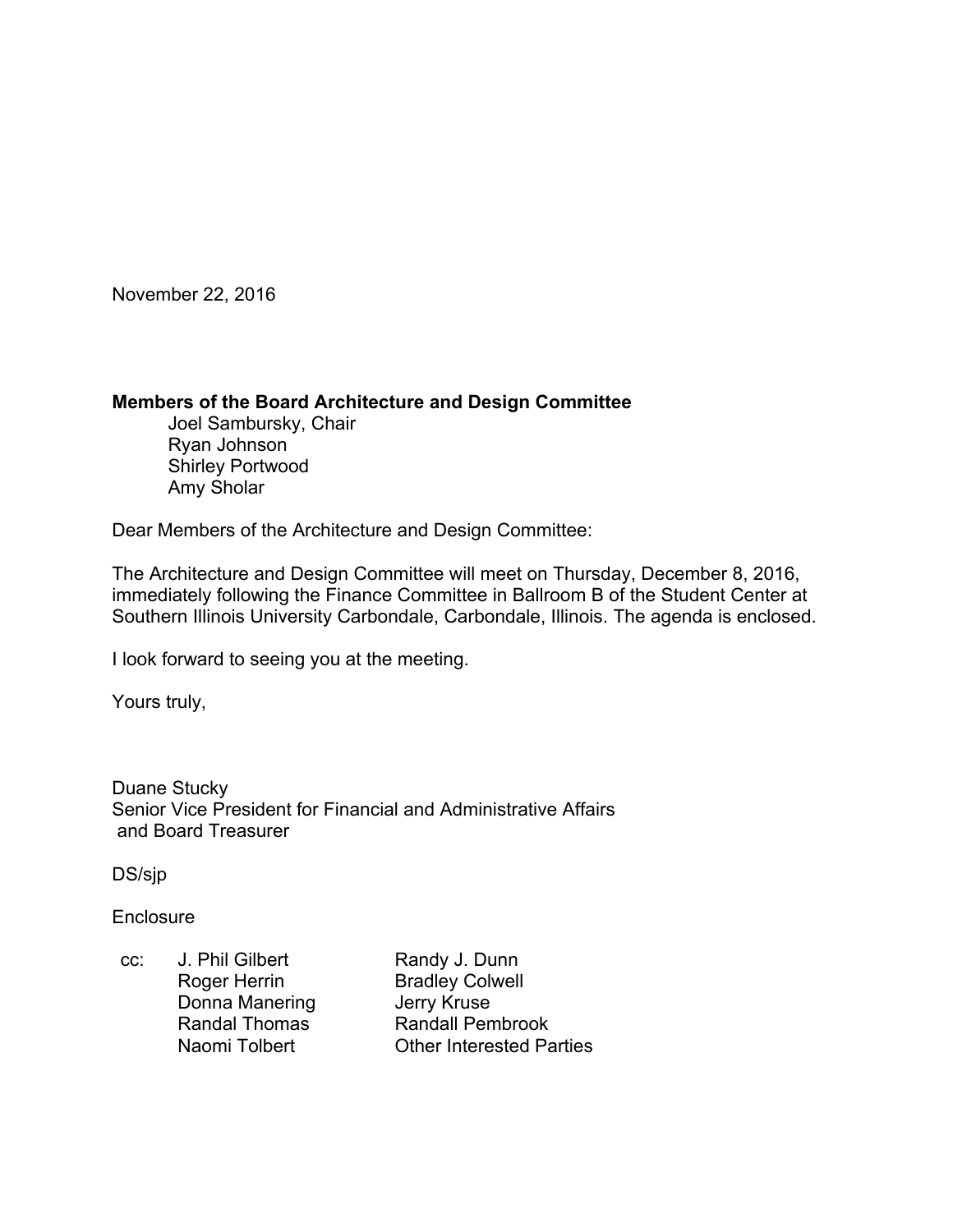# AGENDA

### MEETING OF THE SOUTHERN ILLINOIS UNIVERSITY BOARD OF TRUSTEES ARCHITECTURE AND DESIGN COMMITTEE

Thursday, December 8, 2016 Immediately following the Finance Committee

# Ballroom B Student Center Southern Illinois University Carbondale

- 1. Approval of Minutes of the Meeting September 8, 2016 (attached).
- 2. Authorization for Detailed Planning: University Housing Residence Halls Design and Construction, Carbondale Campus, SIUC (Board Agenda Item S).
- 3. Project and Budget Approval: Campus Lake Boathouse and Pavilion Renovation, Carbondale Campus, SIUC (Board Agenda Item T).
- 4. Approval for Grant of Perpetual Right and Easement on Touch of Nature Road to Delta Communications, LLC, Carbondale Campus, SIUC (Board Agenda Item U).
- 5. Planning Approval: Campus Sidewalk Replacement, SIUE (Board Agenda Item V).
- 6. Planning Approval: Turf Replacement Project, Outdoor Recreation Complex, SIUE (Board Agenda Item W).
- 7. Project and Budget Approval: Water Distribution System Valves and Hydrant Replacement, Phase 1, SIUE (Board Agenda Item X).
- 8. Proposed Alcohol Management Policy [Addition to 6 Policies of the Board Section C.3.] (Board Agenda Item BB).
- 9. Other Business
- 10. Adjournment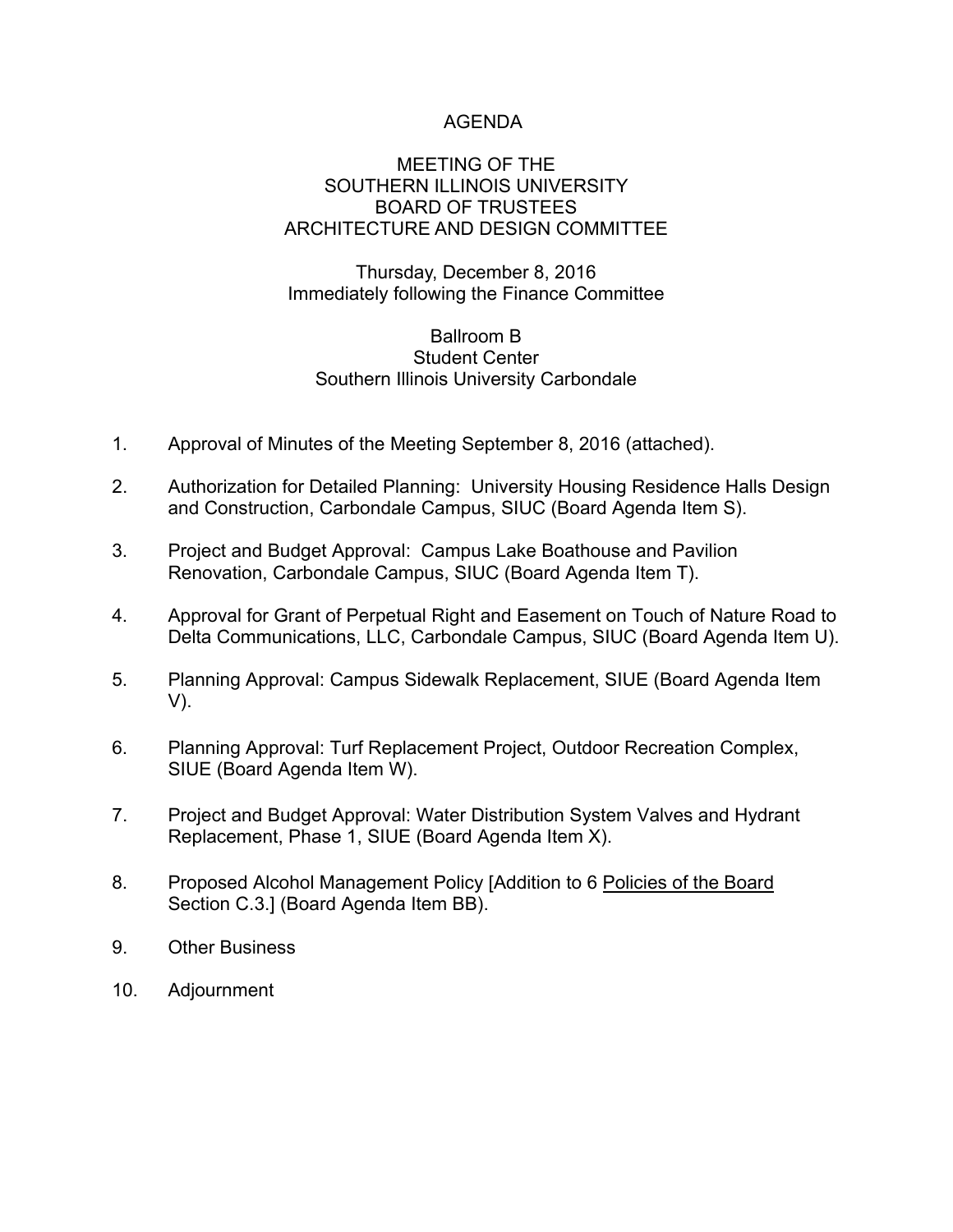## **BOARD OF TRUSTEES**

# **SOUTHERN ILLINOIS UNIVERSITY**

# **Minutes of the Architecture and Design Committee Meeting**

### **September 8, 2016**

The Architecture and Design Committee met following the Finance Committee in the Conference Center on the 2<sup>nd</sup> Floor of the Morris University Center at Southern Illinois University Edwardsville, Edwardsville, Illinois. Present were: Joel Sambursky (Chair), Ryan Johnson, Shirley Portwood, and Amy Sholar. Other Board members present were: J. Phil Gilbert, Roger Herrin, Donna Manering, and Naomi Tolbert. Absent was: Randal Thomas. Executive Officers present were: President Randy J. Dunn; Interim Chancellor Bradley Colwell, SIUC; Chancellor Randall Pembrook, SIUE; General Counsel Lucas Crater; Acting Vice President for Academic Affairs James Allen; and Senior Vice President for Financial and Administrative Affairs and Board Treasurer Duane Stucky.

#### **Minutes**

Trustee Portwood recommended approval of the minutes of the July 14, 2016, meeting as submitted. The motion was seconded by Trustee Sholar and passed by the **Committee.** 

**Operating and Capital RAMP Guidelines and Executive Summary: Resource Allocation and Management Program (RAMP) Planning, Operations, and Capital Budget Request, Fiscal Year 2018 (Board Agenda Item K) (joint discussion with Finance and Academic Matters Committees).** 

The item was passed by the Committee.

#### **Project and Budget Approval: Cougar Village Floor Replacement, 400 Side of Single Student Housing, SIUE (Board Agenda Item M).**

Vice Chancellor Rich Walker reviewed the proposed matter.

Trustee Sholar recommended approval of the matter. The motion was duly seconded by Trustee Portwood and passed by the Committee.

### **Project and Budget Approval: Resurface/Rebuild School of Dental Medicine Parking Lots, SIUE (Board Agenda Item N).**

Vice Chancellor Rich Walker reviewed the proposed matter.

Trustee Sholar recommended approval of the matter. The motion was duly seconded by Trustee Portwood and passed by the Committee.

# **Award of Contracts: Engineering Building Student Project Design Center, SIUE (Board Agenda Item O).**